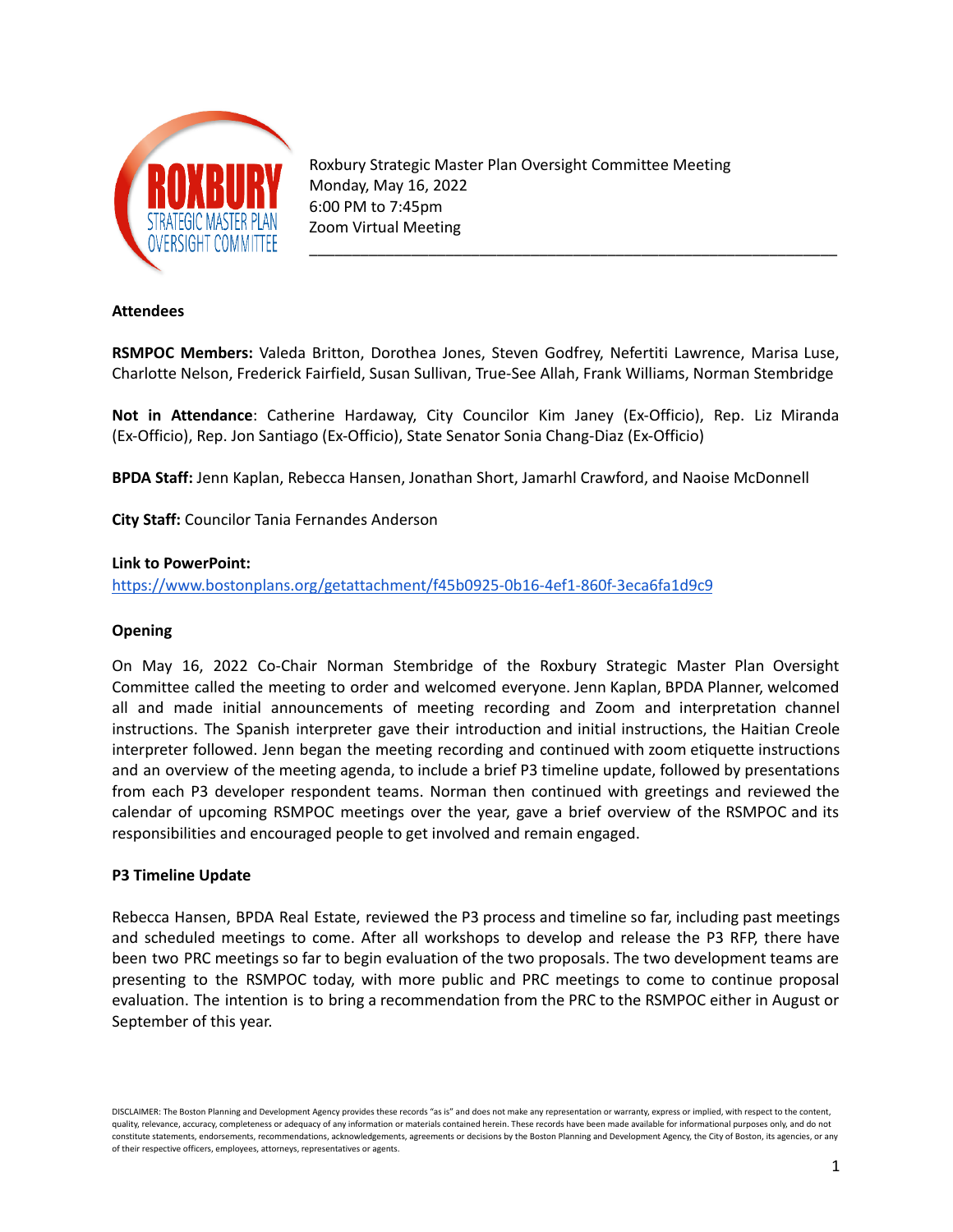# **Developer Presentation (1)**

## RPP/Tishman Speyer

Kai Grant introduced the team's proposal and some of the team's partners including Benjamin Franklin Institute of Technology, Boston While Black, Roxbury Community College, Frugal Bookstore, and others. A member of the Tishman Speyer team introduced other members of the team and reiterated their presence developing in Boston over the past 25 years. The team prioritizes affordable housing on site. Their proposal includes nearly 500 units total of income-restricted housing, with some flexibility on affordability levels based on feedback from the RSMPOC and community. The proposal also includes ground floor retail, open space, co-working space for local entrepreneurs, as well as seed money contributed to an anti-displacement fund. The Whittier building will not only be preserved on site, but also accentuated, with the African American History Museum relocating from Beacon Hill to the Whittier building. The team also intends to continue to create job opportunities after construction is completed, including workforce development training provided by BFIT. The team also proposes for up to 50% of its retail space to be subsidized affordable ownership space for local businesses. Also the team has committed to preserving as many mature trees on site as possible, in addition to the nearly 5 acres of created additional open space.

## **RSMPOC and Community Questions and Comments (For Developer 1)**

Rebecca opened the floor for questions and comments from the RSMPOC and Community.

- A community member asked how the team intends to compensate and do outreach for construction workers?
	- There is a 50/50 partnership between Consigli and Smoot as the General Contractors for the project. The team intends to bring on as many additional partners for remaining work through the issuance of multiple RFPs.
- A community member asked for clarification on the "Next" anti-displacement fund, stating that in the proposal there is an initial contribution of \$50k mentioned, yet tonight it was mentioned this initial contribution will be \$250k. A second question was asked seeking clarification on the affordability levels of both the rental and ownership units.
	- After the internal conversation the team determined the original \$50k proposed was not sufficient and now have committed to raising \$250k of initial seed capital for the fund\*. A team member added that this is intended to be initial seed money and that subsequent projects in Roxbury should continue to contribute to this fund as well as a part of their community benefits package.
	- In response to the second question, the team added that current affordability levels will be done across 4 separate phases and will start with extreme low income and up to

DISCLAIMER: The Boston Planning and Development Agency provides these records "as is" and does not make any representation or warranty, express or implied, with respect to the content, quality, relevance, accuracy, completeness or adequacy of any information or materials contained herein. These records have been made available for informational purposes only, and do not constitute statements, endorsements, recommendations, acknowledgements, agreements or decisions by the Boston Planning and Development Agency, the City of Boston, its agencies, or any of their respective officers, employees, attorneys, representatives or agents.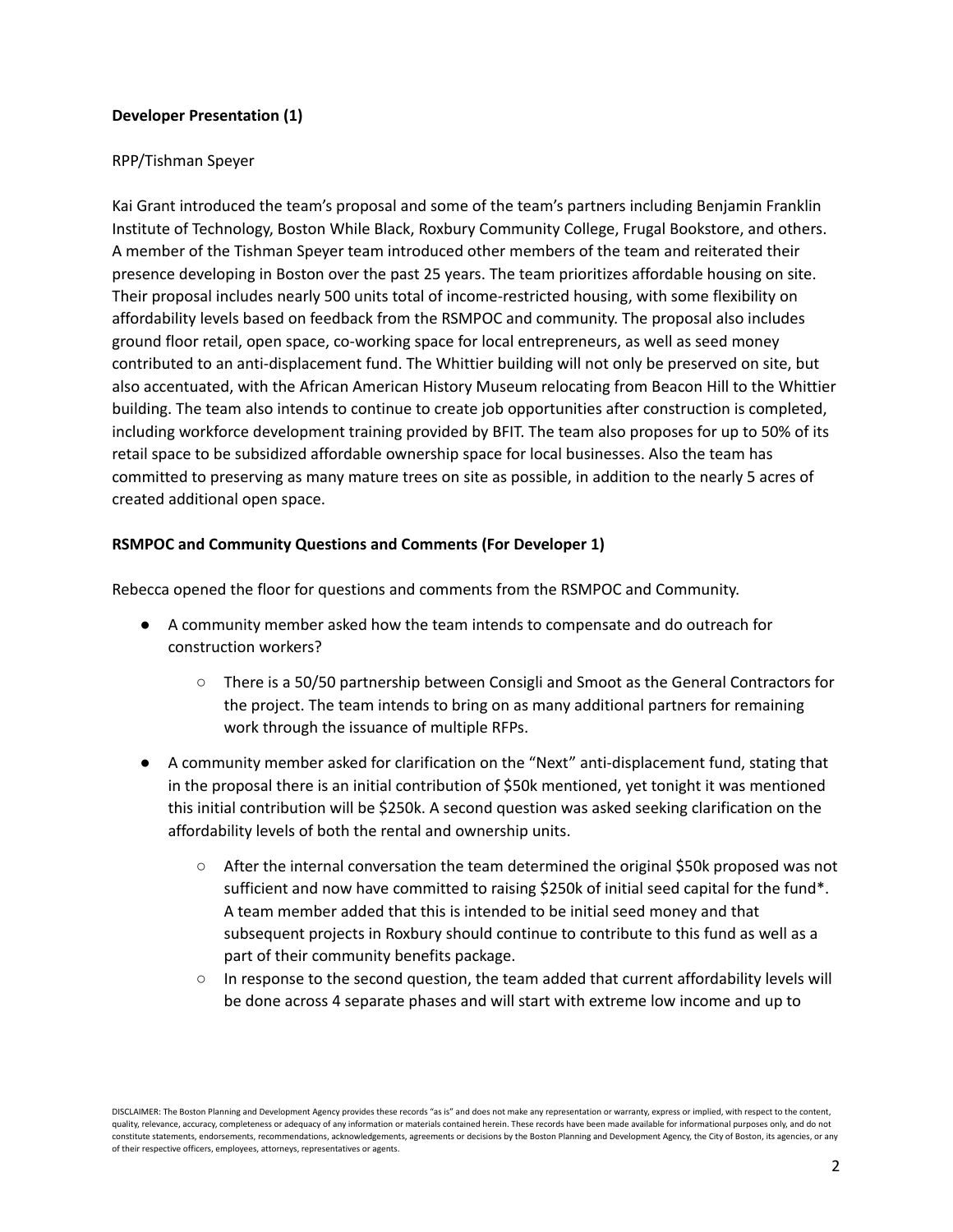workhouse development housing. Development finance is a shifting industry and field right now so all efforts are being made to improve as the project moves along.

- A community member asked what is the strategy for small business owners to have an opportunity for the affordable ownership retail space on site?
	- Outreach will be done to local businesses to have an opportunity to access the 50% of the proposed retail ownership space at subsidized levels. It is important to the team to add not just affordable housing but affordable retail ownership opportunities as well.
- Jonathan Short, BPDA Real Estate, read a question from the chat how many total housing units in the proposed project?
	- 498 rental units and 62 condo units.
- Jonathan Short, BPDA Real Estate, read a question from the chat when did Roxbury Progressive Partners (RPP) form?
	- The team officially formed during review of the RFP, but most members of the team have previously worked together on other ventures.

\*Disclaimer: Please note that the final amount proposed by the team cannot be adjusted while the proposal is under review, and this matter will be addressed with the Project Review Committee

### **Developer Presentation (2)**

### HYM/My City My Peace

Rev Jeff Brown with My City My Peace, introduced proposal and team. The team will be a 50/50 partnership with HYM. Their primary goal is to create the greatest number of affordable ownership opportunities - ~144 condos ~168 rentals. Will generate about \$124 M from life science funds to subsidize affordable housing. The team also partnered with Denisha M for homeownership education. They are also working with BFIT, RCC, and madison park on workforce development and training for construction and for life science job opportunities. MPDC, DREAM Dev, Onyx group, Prive Parking are all listed as equity partners. Greg Minott of DREAM shared that the team recently held meeting with 60 Roxbury residents and multiple neighborhood associations to hear what is important for the P-3 site. Team intends to integrate the site with Roxbury and rest of City, also cultivate small biz and retail and arts, and activate the site with life science subsidizing many other uses. Tom O'Brien of HYM introduced many other members of the team. Life science use will be subsidizing affordable housing which will allow owners to keep all equity if they remain for 15 years - unique/rare to other affordable housing proposals in the City. The project in total will require  $\sim$ \$1.5 billion and the team is ready to deliver.

### **RSMPOC and Community Questions and Comments (For Developer 2)**

DISCLAIMER: The Boston Planning and Development Agency provides these records "as is" and does not make any representation or warranty, express or implied, with respect to the content, quality, relevance, accuracy, completeness or adequacy of any information or materials contained herein. These records have been made available for informational purposes only, and do not constitute statements, endorsements, recommendations, acknowledgements, agreements or decisions by the Boston Planning and Development Agency, the City of Boston, its agencies, or any of their respective officers, employees, attorneys, representatives or agents.